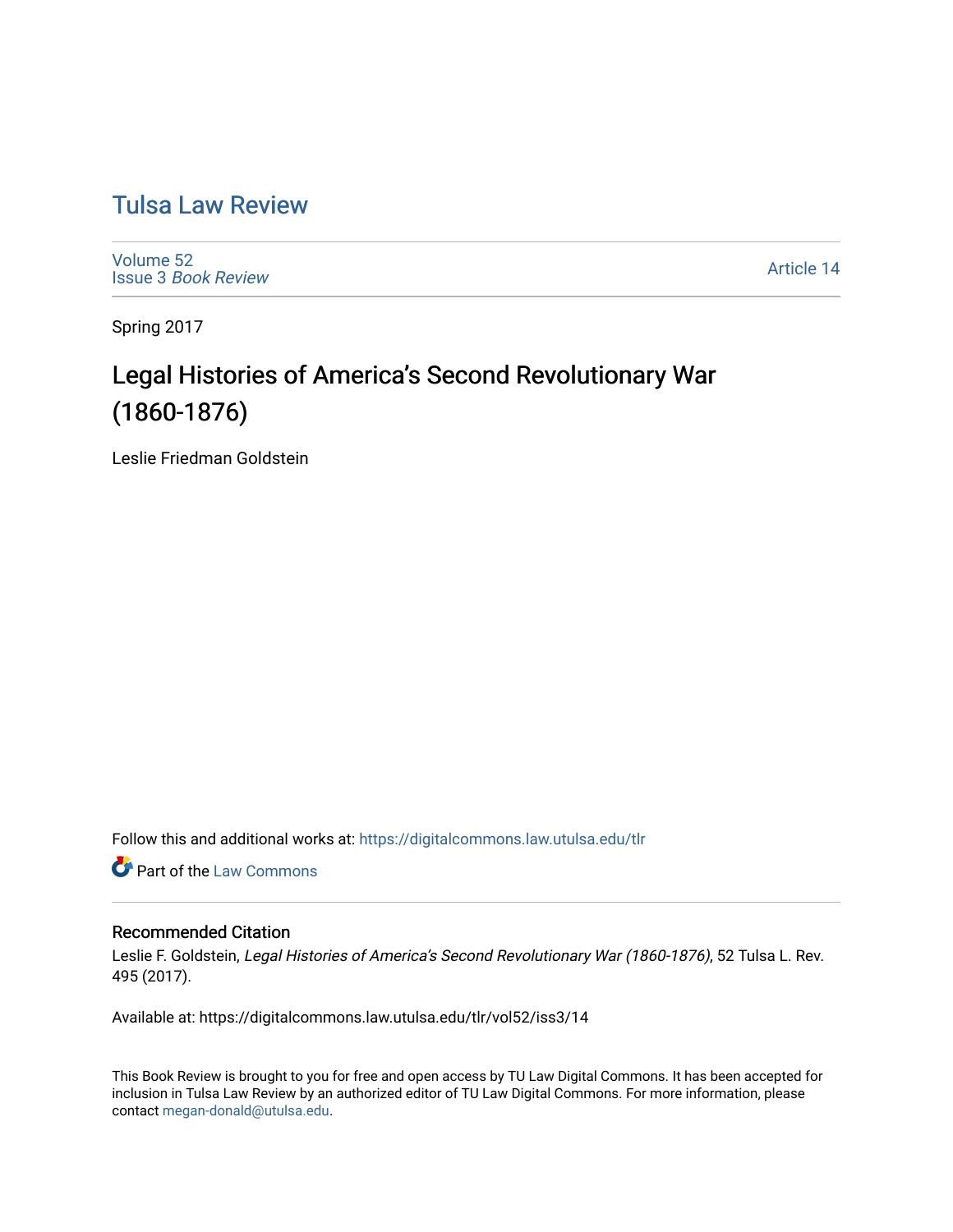## **LEGAL HISTORIES OF AMERICA'S SECOND REVOLUTIONARY WAR (1860-1876)**

## Leslie Friedman Goldstein<sup>\*</sup>

- KURT T. LASH, THE FOURTEENTH AMENDMENT AND THE PRIVILEGES OR IMMUNITIES OF AMERICAN CITIZENSHIP (CAMBRIDGE UNIVERSITY PRESS 2014). PP. 326. HARDBACK \$113.00. PAPERBACK \$36.99.
- WILLIAM A. BLAIR, WITH MALICE TOWARD SOME: TREASON AND LOYALTY IN THE CIVIL WAR ERA (UNIVERSITY OF NORTH CAROLINA PRESS 2014). PP. 432. HARDCOVER \$40.00.
- LAURA F. EDWARDS, A LEGAL HISTORY OF THE CIVIL WAR AND RECONSTRUCTION: A NATION OF RIGHTS (CAMBRIDGE UNIVERSITY PRESS, 2015). PP. 226. HARDCOVER \$82.00. PAPERBACK \$25.99.

The actual title of the Laura Edwards book, *A Legal History of the Civil War and Reconstruction*, could be applied to all three of these books, and yet they have hardly anything in common. Consequently, I will lay out the main themes and arguments of each book separately, mentioning occasional overlaps, or insights provoked, as I proceed.

The Laura Edwards book struck me as at least as much a social history as a legal one, with a dash of political history thrown in. It does mention the Thirteenth, Fourteenth and Fifteenth Amendments, but does not discuss them in any depth. The Edwards book also mentions the 1866 Civil Rights Act and the two Habeas Corpus Acts of 1863 and 1867, the Enforcement Acts of 1870 and 1871, and the Ku Klux Klan Act of 1871 but again, does not give them extensive discussion.1 For instance, Edwards's book does not even mention that the Justice Department was officially created in 1870 to carry out all these new laws.2 It describes a handful of well-known court cases, including: *The Slaughter-House Cases* (1873), *Cruikshank* (1876), the *Civil Rights Cases* (1883), *Plessy* (1896, which is mis-dated as 1898), but again one does not

 <sup>\*</sup> Judge Hugh M. Morris Professor of Political Science Emerita, University of Delaware.

<sup>1.</sup> LAURA F.EDWARDS,ALEGAL HISTORY OF THE CIVIL WAR AND RECONSTRUCTION:ANATION OF RIGHTS 150 (2015).

<sup>2.</sup> *About DOJ*, THE UNITED STATES DEPARTMENT OF JUSTICE, https://www.justice.gov/about.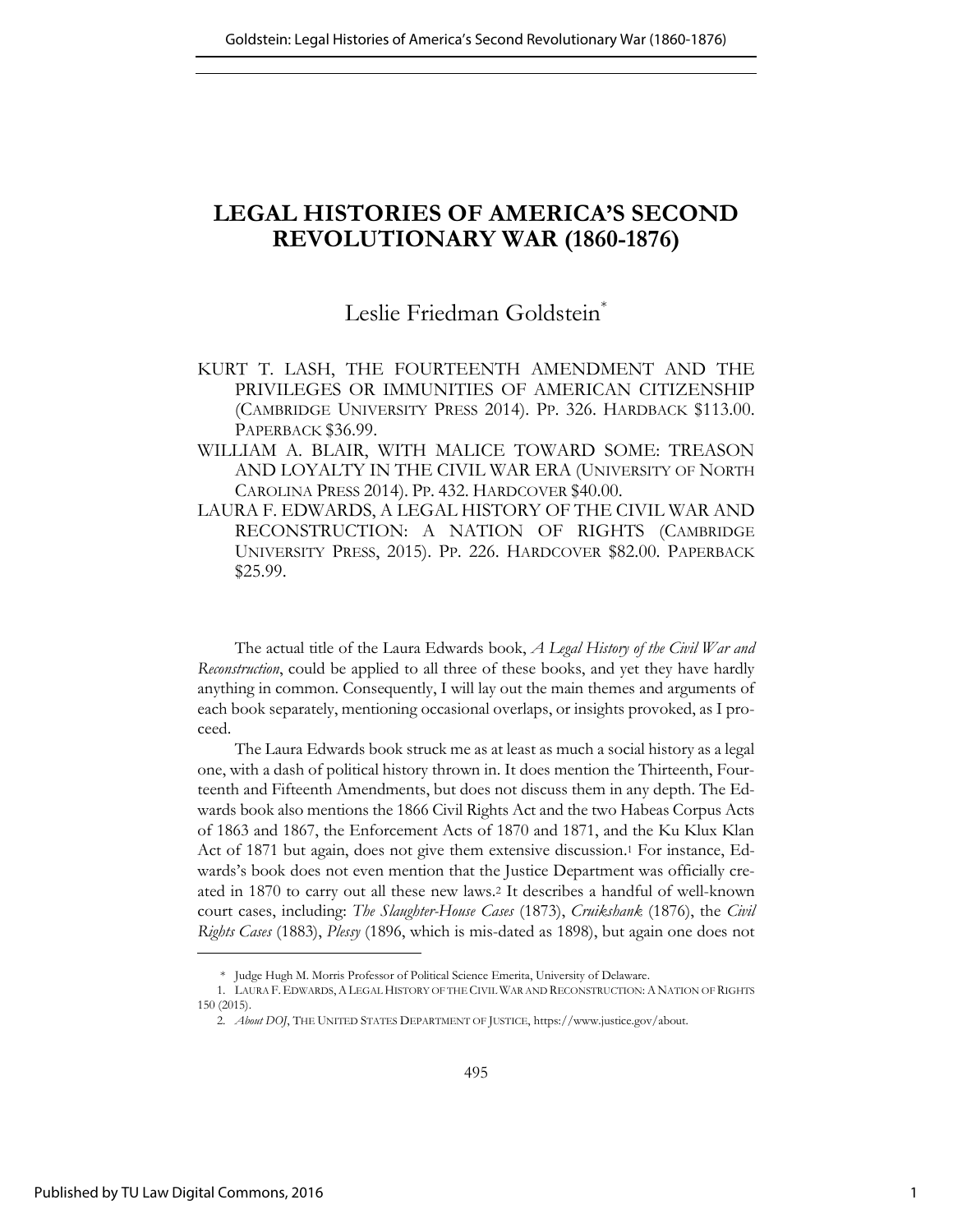receive more than a brief summary of the social contexts, legal issues, and resolutions of each case.<sup>3</sup>

There are mysteries of legal history in this Civil War-Reconstruction period that I would love to have seen explored in the Edwards book: Why was the Fifteenth Amendment adopted even though eight northern states voted down black suffrage from 1865 to 1868 period? The issue is not mentioned in this book.4 Another mystery: Why was the Federal Code changed and by whom, in the process of supposedly merely codifying it in 1874, such that Sections Three and Four of the Enforcement Act of 1870 went from outlawing interferences with the vote on account of race or previous servitude to outlawing interferences with the vote simply?5 This too, is not mentioned.

The central focus of the Edwards book, however, is neither Supreme Court cases nor constitutional or statutory changes brought about by the Civil War. Instead, Laura Edwards appears to be primarily interested in the intersection among laws, public policy, and social history. So Edwards's book contains a discussion of a variety of economic policies: the Homestead Act of 1862; the Morrill Land Grant Act of 1862; the establishment of a formal Department of Agriculture (also 1862); the financing of the Civil War through the issuance of bonds that ordinary people could and did buy (so-called "seven-thirties," the original U.S. Savings bonds); the increased nationalization of the regulation of state banks; the issuance of greenbacks not backed by gold (and the two corresponding Supreme Court cases); the massive governmental subsidization of a transcontinental railroad; the issuance of a highly popular income tax (that hit only the very wealthy); and the imposition of protective tariffs to help native industries.<sup>6</sup>

Edwards also devotes a full chapter of her book to describing legal developments within the Confederacy.7 Wartime necessity brought about centralized government not only in the Union but also in the Confederacy. Just as in the Union, the Confederacy made extensive use of martial law and the suspension of the writ of habeas corpus. The Confederacy Constitution was closely modeled after the U.S. Constitution, but for (1) the addition of an explicit description of the Confederacy as a union of states, (2) the absence of a Supreme Court, (3) the explicit protection of slave property, and (4) bans on protective tariffs and internal improvement projects (the latter, unenforced).<sup>8</sup> Its framers voted down permission for secession or nullification.<sup>9</sup>

<sup>3.</sup> Edwards, *supra* note 1, at 162-65 (citing Slaughter-House Cases, 83 U.S. 36 (1873); United States v. Cruikshank, 92 U.S. 542 (1876); Civil Rights Cases, 109 U.S. 3 (1883); Plessy v. Ferguson, 163 U.S. 537 (1896)).

<sup>4.</sup> WILLIAM A. BLAIR, WITH MALICE TOWARD SOME: TREASON AND LOYALTY IN THE CIVIL WAR ERA 294 (2014) (summarily discussing this issue along with a list of relevant factors).

<sup>5.</sup> *See* PAM BRANDWEIN, RETHINKING THE JUDICIAL SETTLEMENT OF RECONSTRUCTION 122-24 (2011).

<sup>6.</sup> *See* EDWARDS, *supra* note 1; *see also* BLAIR, *supra* note 4 (discussing the imposition of numerous, highly unpopular federal excise taxes, a topic not addressed in Edwards's book).

<sup>7.</sup> *See*, *e.g.*, EDWARDS, *supra* note 1, at 42-63.

<sup>8.</sup> *Id.* at 52.

<sup>9.</sup> *Id.* at 45.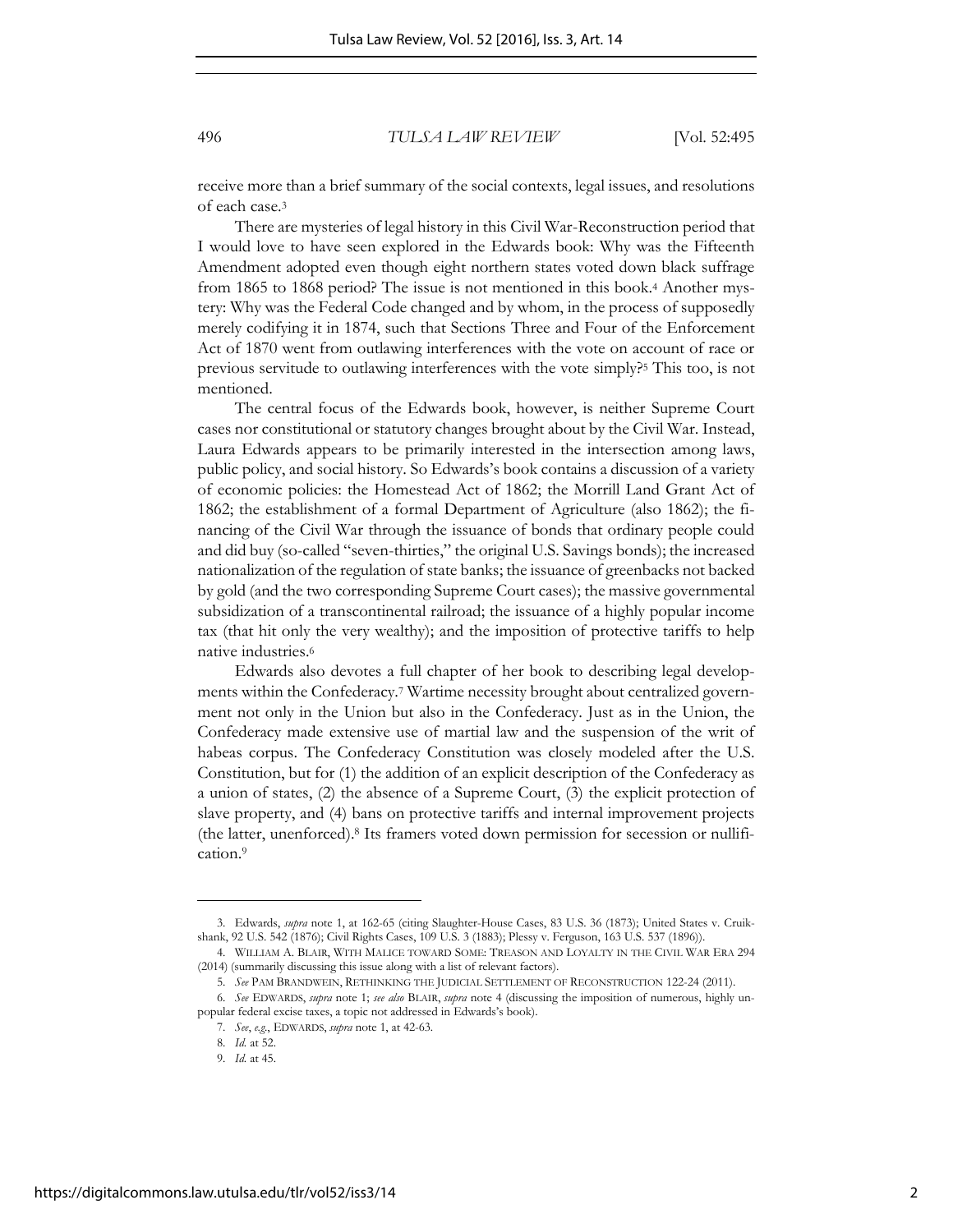Formal centralization, however, did not translate to efficacious authority.10 The violent chaos of racially motivated mob violence that later confronted Northern troops trying to manage the South during Reconstruction, Edwards implicitly suggests, had its roots in the failure of the Confederate government to keep its citizenry supplied even with basic foodstuffs during the war.11 Bread riots were not unusual. Government throughout the South lost its legitimacy during the war. By the end of the war, the Confederate Congress was so desperate for troops that it offered slaves freedom if they would enlist as armed troops.12 This fact shocked me, and I wish Edwards offered more of a legal history on how the Confederate Congress's offer came about.

As in her chapters on the North, Edwards provides a good deal of description of economic policy development in the South.13 She also provides a stark picture of how overmatched the Confederacy was. For instance, the Confederacy had a population of eight million (of whom 5.5 million were free), compared to the North's twenty-two million. Further, the Confederacy had a manufacturing base worth \$69 million, compared to the Union's worth \$813 million.<sup>14</sup>

Certain aspects of legal change normally associated with the Civil War that, in contrast to the general pattern of the book, do receive helpful, extensive discussion are the very beginnings of the war and the Emancipation.<sup>15</sup>

Edwards gives an excellent, blow-by-blow account of how the fighting began and how the states decided where to align. Seven deep-South states declared themselves out of the United States and in the Confederate States of America in February 1861.<sup>16</sup> On April 12, 1861, South Carolina's militia fired on Fort Sumter, where federal troops surrendered the very next day. Two days later, April 15, Lincoln called up militia from each state, totaling a force of 75,000, to put down the rebellion. At this point, state officials had to choose a side. Within the next two months, Virginia, North Carolina, Tennessee and Arkansas seceded. Missouri held a referendum in March; the Union won, but the governor wanted to align with the Confederacy and ordered Missouri's militia to seize federal arsenals. Federal troops chased down the governor and imposed martial law. In Maryland, pro-Confederacy gangs attacked a Pennsylvania regiment and destroyed telegraph lines and railroad bridges.17 Lincoln sent in militia units, which then occupied Baltimore, and on April 27, he suspended habeas corpus along the railway corridor that ran Philadelphia-Wilmington-Baltimore-D.C. After these disorders, Lincoln called up an additional 42,000 volunteers to strengthen Union forces. In July of the same year, Union troops lost a major battle

<sup>10.</sup> *Id*. at 56.

<sup>11.</sup> *Id.* at 57.

<sup>12.</sup> *See*, *e.g.*, EDWARDS, *supra* note 1, at 59.

<sup>13.</sup> *See id.* at 47-63.

<sup>14.</sup> EDWARDS, *supra* note 1; *see* EMORY M THOMAS, THE CONFEDERACY AS A REVOLUTIONARY EXPERIENCE 79-80 (1970).

<sup>15.</sup> *See*, *e.g.*, EDWARDS, *supra* note 1, at 16-41, 64-89.

<sup>16.</sup> *Id.* at 18-21.

<sup>17.</sup> *Id*.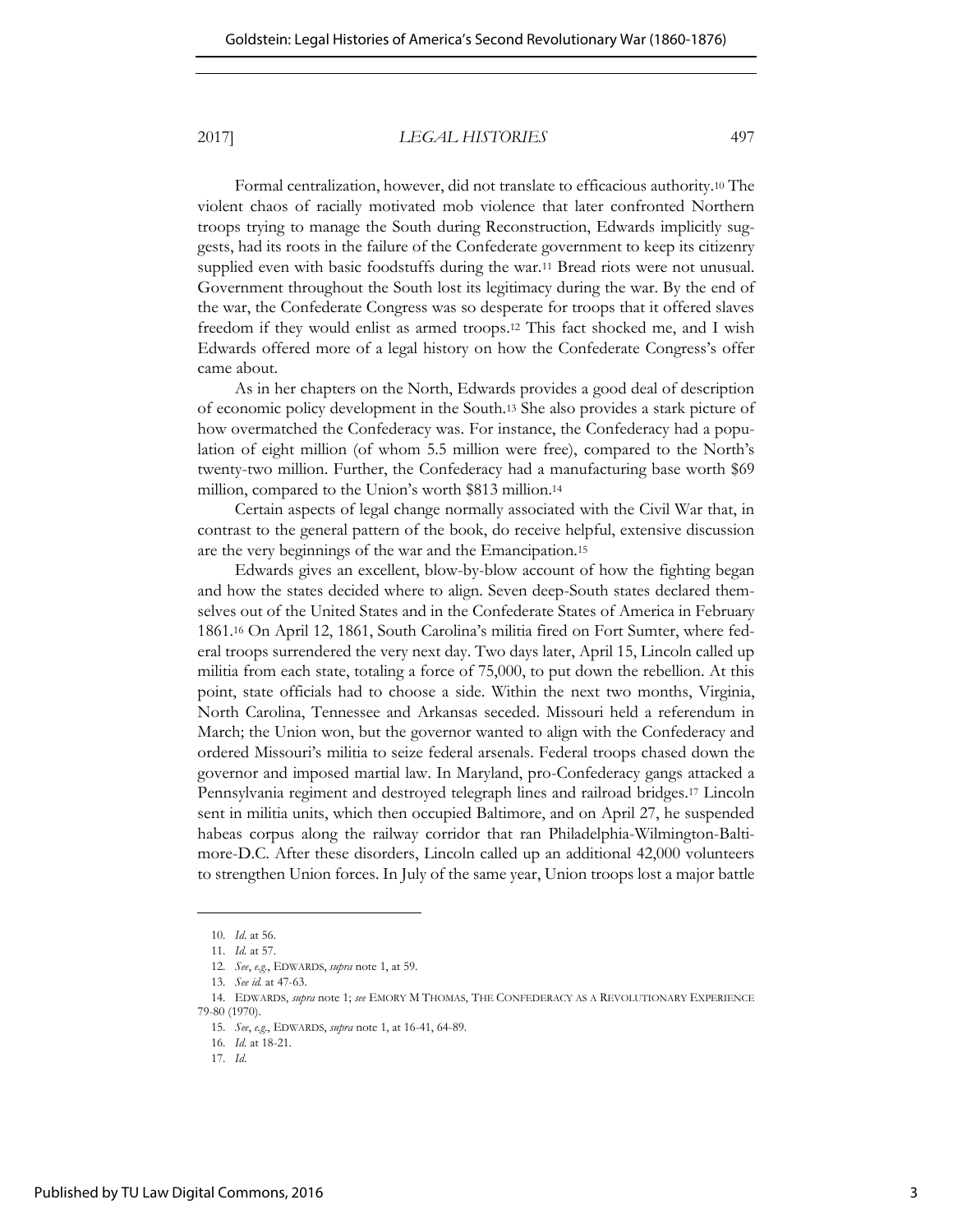at Bull Run. The war was on.<sup>18</sup>

Edwards gives considerable attention to the fact that numerous slaves freed themselves by running off to join Union lines (and that later numerous freed blacks petitioned government officials, both military and civilian, for rights enhancement).<sup>19</sup> Once the slaves arrived, however, commanders had no clear guidelines on how to cope with them. Technically the Fugitive Slave Act was still in effect. Commanders on the ground adlibbed. General Benjamin F. Butler (May 1861) treated the runaways in Virginia as contraband and held them to be used for labor within the military.<sup>20</sup> Better that they helped the Union than the Confederacy, thought General Butler. By contrast, in that same month in Missouri, Brigadier General William Harney sent the runaways he encountered "carefully" back to their owners.21 In November 1861, General William T. Sherman held the runaway slaves in Kentucky until masters requested them, or else turned them over to a local sheriff.22 Meanwhile, in August of 1861, Congress ended the uncertainty at least as to rebel territory, by adopting the First Confiscation Act.23 All property used to support the rebellion could be seized by Union forces, and this included slave property.<sup>24</sup>

General John C. Fremont went further than mere seizure; he used his martial law power in Missouri in September 1861 to free all the slaves in that state.25 Lincoln promptly countermanded the order and replaced Fremont.26 In December of that year, Secretary of War, Simon Cameron, in his annual report penned a forceful defense of abolishing slavery in all of the territory captured by Union troops.<sup>27</sup> Lincoln ordered Cameron to delete this section of the report, and shortly thereafter replaced Cameron with Edward Stanton. In March of 1862, Congress adopted an article of war that forbade commanders from returning slaves to their owners.28 In April, Congress abolished slavery in D.C. and paid compensation to the owners.29 In May of the same year, General David Hunter used his authority as military commander governing conquered territory to declare martial law and free all the slaves in South Carolina, Georgia, and Florida. Lincoln immediately nullified Hunter's emancipation order.<sup>30</sup> In June of 1862, Congress abolished slavery in all federal territories, but with no compensation. At Lincoln's request, that same year Congress pledged compensation to owners in the loyal, border states if they would give up their slaves.31 The Second

l

29. *Id.* 

<sup>18.</sup> *Id.* 

<sup>19.</sup> *See id*. at 67-82.

<sup>20.</sup> EDWARDS, *supra* note 1, at 72-73.

<sup>21.</sup> *Id.* at 75.

<sup>22.</sup> *Id.* 

<sup>23.</sup> *Id.* at 76.

<sup>24.</sup> *Id*. at 71-82. 25. EDWARDS, *supra* note 1, at 20.

<sup>26.</sup> *Id.* 

<sup>27.</sup> *Id.* at 77-78; *see Draft and Final Versions of a Passage in the Secretary of War's Annual Report*, FREEDMEN AND SOUTHERN SOC'Y PROJECT, http://www.history.umd.edu/Freedmen/cameron.htm.

<sup>28.</sup> EDWARDS, *supra* note 1, at 78.

<sup>30.</sup> *Id.* at 79.

<sup>31.</sup> *Id.* at 80.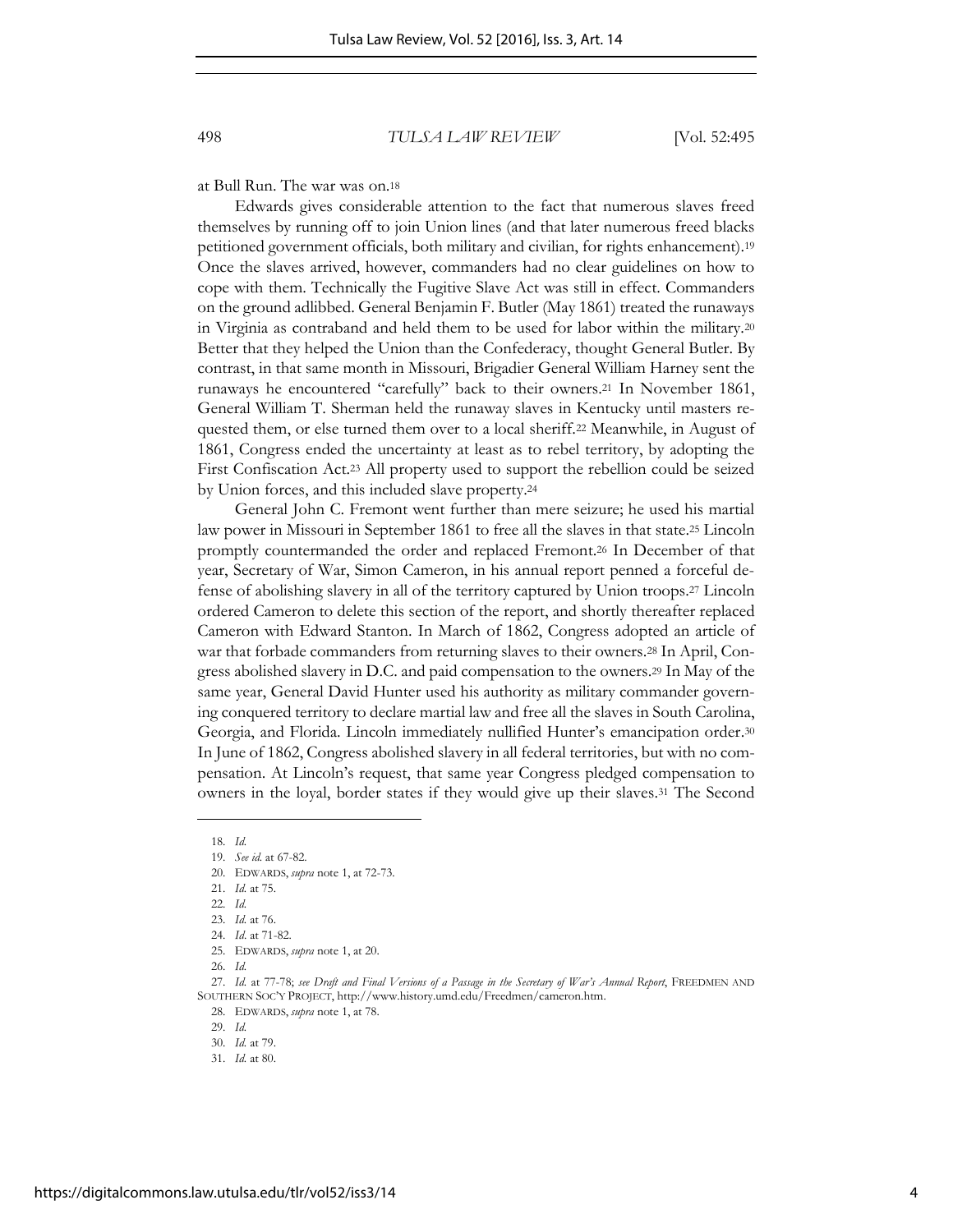Confiscation Act was adopted in July 1862.32 This law not only held the escaped slaves safely behind Union lines, but it also declared them free, if they were owned by members of the Confederacy who lived in territory that the Union controlled, so long as the master did not surrender to the U.S. government within the next sixty days.33 Both Blair and Edwards omit this last detail. I infer from this detail that Lincoln then expanded upon the strategy (from the Second Confiscation Act) of threatening Emancipation as a way to induce surrender.34 By September of 1862, President Lincoln issued the Preliminary Emancipation Proclamation, offering rebellious states 100 days to surrender. If they did, their residents could retain their slaves. If not, slaves in rebel states would be deemed free as of January 1, 1863.<sup>35</sup>

On the same day the Second Confiscation Act was enacted (July 17, 1862), Congress also adopted a Militia Act that allowed enlistment by black soldiers.36 In June 1864, Congress repealed the Fugitive Slave Act of 1850, and legislated equal pay for white and black soldiers.<sup>37</sup> Although Edwards does not say so, this second move shows important progress in Union sentiment; equality under the law for the two races had not been politically thinkable as a feasible option in 1862. By 1864, however, the Union had taken a giant step toward the equal protection that just two years later Congress would place into its proposal for the Fourteenth Amendment that it was sending for ratification.

By the fall of 1864 Lincoln abandoned his Ten Percent Reconstruction Plan (announced in the December 1863 Proclamation of Amnesty and Reconstruction), which would have left abolition to the progressive ten percent within each state who might be willing to pledge loyalty to the Union and abolish slavery; rather, Lincoln announced his support for the Thirteenth Amendment, which passed the Senate as early as April 1864.38 Once Lincoln won re-election, the House endorsed the Thirteenth Amendment also and sent it to the states in January of 1865. Even before the Thirteenth Amendment achieved ratification, at Lincoln's request, in March 1865, Congress established the Bureau of Freedmen and Abandoned Lands ("Freedman's Bureau").<sup>39</sup> The Freedman's Bureau, subordinate to the military, was established to handle disputes that resulted from the ending of slavery.40 Lee surrendered to Grant on April 9, 1865 and Lincoln was shot on April 14, 1865. Andrew Johnson stepped into the presidency on April 15.<sup>41</sup>

Edwards makes an insightful point in describing the ratification of the Thirteenth Amendment. As Andrew Johnson met with Southern leaders to persuade

<sup>32.</sup> *Id.*; *see* BLAIR*, supra* note 4, at 83-91 (discussing this law and noting the Congressional debate lasted from December 1861 into July 1862).

<sup>33.</sup> EDWARDS, *supra* note 1, at 81.

<sup>34.</sup> *See id.* at 71-82.

<sup>35.</sup> *Id.* at 71-82.

<sup>36.</sup> *Id.* at 85.

<sup>37.</sup> *Id.* at 85, 95.

<sup>38.</sup> EDWARDS, *supra* note 1, at 90-120.

<sup>39.</sup> *Id.* at 95.

<sup>40.</sup> *Id.* at 95.

<sup>41.</sup> *Id.* at 92-95.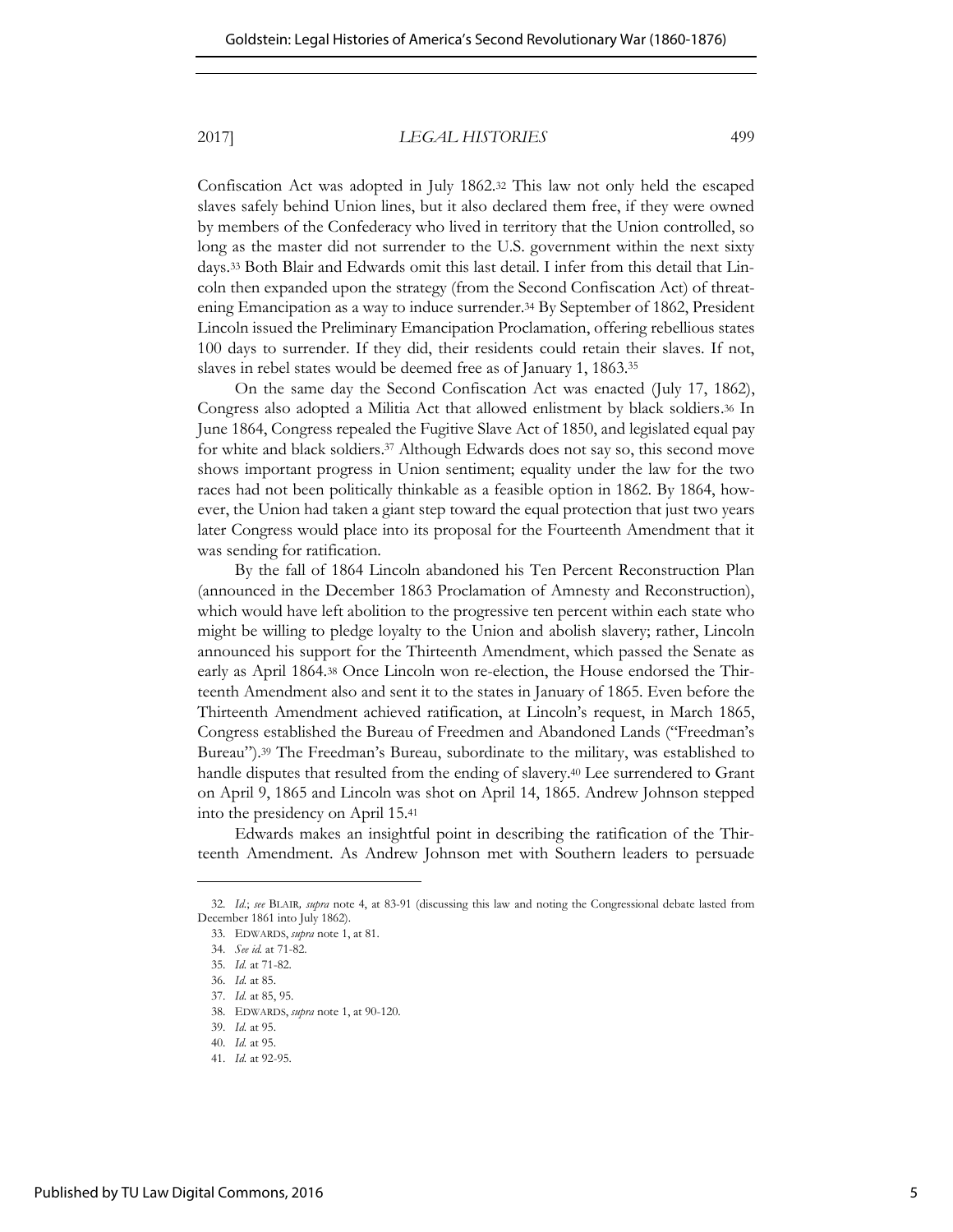them to accept the Ten Percent Reconstruction Plan, he minimized the legal power of the Thirteenth Amendment. Many (if not most) of its supporters in Congress viewed it as abolishing not only the legal relationship of slavery, but also the "badges and incidents of slavery"; in other words, bringing about full civil equality.42 Edwards describes this as "civil and political equality," but I view her assessment as a stretch.<sup>43</sup> Edwards further tells us that Johnson "made explicit assurances to representatives of the former Confederate states to obtain the required votes" for the Thirteenth Amendment, to the effect that it "eliminated slavery and no more."44 We learn that by December 6, 1865, when ratification of the Thirteenth Amendment was made official by the assent of Georgia, twenty-seven of the thirty-six Union states had also ratified. Ultimately, the Thirteenth Amendment attained a three-fourths vote both north and south, although the Southern votes were not only coerced by being kept out of Congress unless they would ratify, but also were misled as to the import of the Amendment.

Meanwhile, in the summer of 1865, the Southern states followed the Ten Percent Plan and adopted constitutions that abandoned secession and outlawed slavery, but proceeded to adopt detailed Black Codes, expanding upon antebellum statutes that had restricted free blacks. Edwards gives only a paragraph to these and does not detail the degree to which they virtually re-enslaved Southern blacks.45 When Congress reconvened in 1866, after ratification of the Thirteenth Amendment, they rejected newly arrived Southern Congressional slates, which were led by the same men who had recently led the war against the Union. Next they set about proposing the Fourteenth Amendment, which would seal into the Constitution the advances of the 1866 Civil Rights Act for citizen rights (says Edwards), but also protect equal protection and due process of law for all persons.<sup>46</sup> Whole books (Kurt Lash's, for instance)47 have been written about the complexities of the Fourteenth Amendment, so I found Edwards's treatment rather cursory, but perhaps she was constrained by her publisher into keeping her book short.

Since Section Two of the Fourteenth Amendment introduces into the Constitution a privileging of males, Edwards then devotes a section of her book to the hierarchical structure of nineteenth century laws in the states. These laws privileged the propertied male householder and denied rights to women and to subordinated workers generally.48 Edwards returns to this theme at great length later in her book.<sup>49</sup>

Because gold and silver were discovered in the Mountain West in the 1850s, Euro-Americans flooded into Colorado, Nevada, the Dakotas, Idaho, Arizona, and Montana. These all became territories during the Civil War, and the massive increase

<sup>42.</sup> *See id.* at 88, 103-04.

<sup>43.</sup> *Id.* at 88.

<sup>44.</sup> *Id*. at 88, 103-04.

<sup>45.</sup> EDWARDS, *supra* note 1, at 97.

<sup>46.</sup> *See id.* at 100-03.

<sup>47.</sup> *See* LASH, *infra* note 109.

<sup>48.</sup> EDWARDS, *supra* note 1, at 110-13.

<sup>49.</sup> *Id.* at 137-62, 166-73.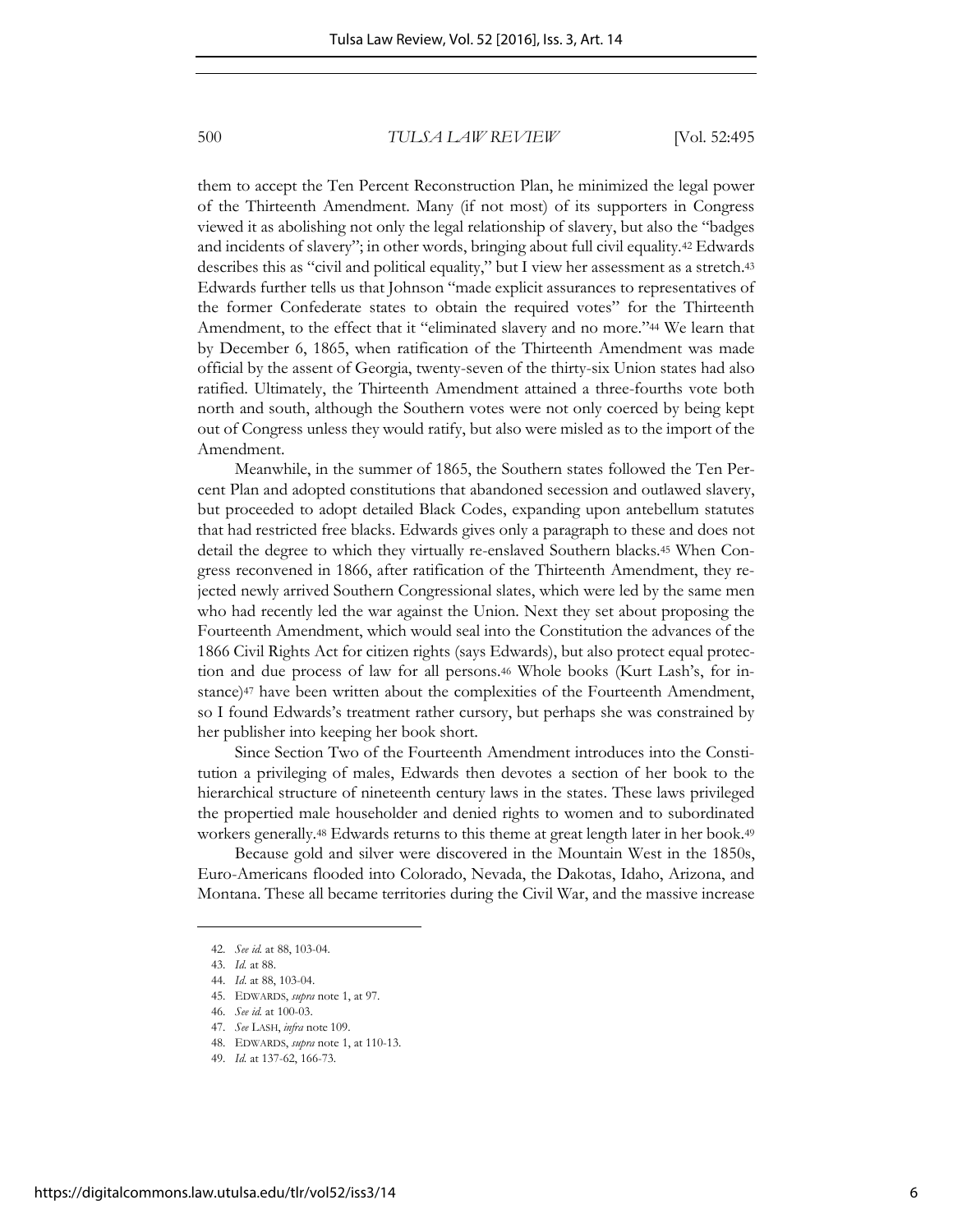in population of Euro-Americans eventually led to bloody conflicts with the Indians. Edwards therefore offers a six-page excursion into Indian law,<sup>50</sup> that concludes with a passage asserting that the long-term seizure of Indian land that went on "was, essentially, the uncompensated seizure of property without due process of law."51 She makes no mention of the contrary argument by celebrated Indian law scholar Felix Cohen. Cohen maintained that for all its real horrors, Indian Removal involved purchase from Indian tribes of virtually every acre, in sharp contrast to the policies regarding treatment of indigenous property in South America, Canada, and Australia.<sup>52</sup> To select just one of myriad examples, the U.S., having paid Napoleon fifteen million dollars for the right to rule the Louisiana Territory, then turned around and paid the Native Americans three hundred million dollars for that property (exclusive of the cessions the U.S. reserved to the tribes). Through almost four hundred treaties, the United States purchased over two million square miles of land from Indian tribes at an estimated cost of at least eight hundred million dollars.<sup>53</sup>

Laura Edwards believes that Reconstruction failed not simply because of Southerners' intense, violent, and implacable racial hostility and accompanying resentment against the Civil War Amendments and enforcement acts that was far too massive and enduring for the weakly developed federal infrastructure to handle.54 Edwards identifies a second cause of the failure as follows: The "new legal [postbellum] order that was national in scope [was] composed of citizens who were equal in theory, but unequal in practice."55 The promotion of industrialization, implicit in the tariff system, for instance, resulted in wage workers economically less equal (compared to preindustrialization) than factory owners or railroad magnates, even as Emancipation and the Fourteenth Amendment promised equality before the law. After acknowledging that "[v]iolence overwhelmed [Reconstruction],"56 Edwards argues that, nonetheless

[T]he intransigence of white southerners and the fecklessness of white northerners were not the only problems. . . . The law's underlying logic sustained profound inequalities, at odds with the kinds of legal equality that freed people and other Americans [e.g., women, wage laborers, American Indians] envisioned for themselves. . . . [T]he legal challenges of Reconstruction were not peculiarly southern; they were national in scope.<sup>57</sup>

Edwards makes this argument at great length in this short book.58 I found it speculative rather than documented, and largely unpersuasive.

To Laura Edwards's credit, she recognizes and acknowledges the importance

<sup>50.</sup> *Id.* at 113-19. 51. *Id.* at 118.

<sup>52.</sup> Felix Cohen, *Original Indian Title*, 32 MINN. L. REV. 34 (1948).

<sup>53.</sup> *Id*. at 35-40.

<sup>54.</sup> EDWARDS, *supra* note 1, at 151.

<sup>55.</sup> *Id.* at 18; *see id.* at 40-41, 110, 112, 119, 124-27.

<sup>56.</sup> *Id.* at 144.

<sup>57.</sup> *Id.* at 152.

<sup>58.</sup> *See id.* at 137-62, 166-73.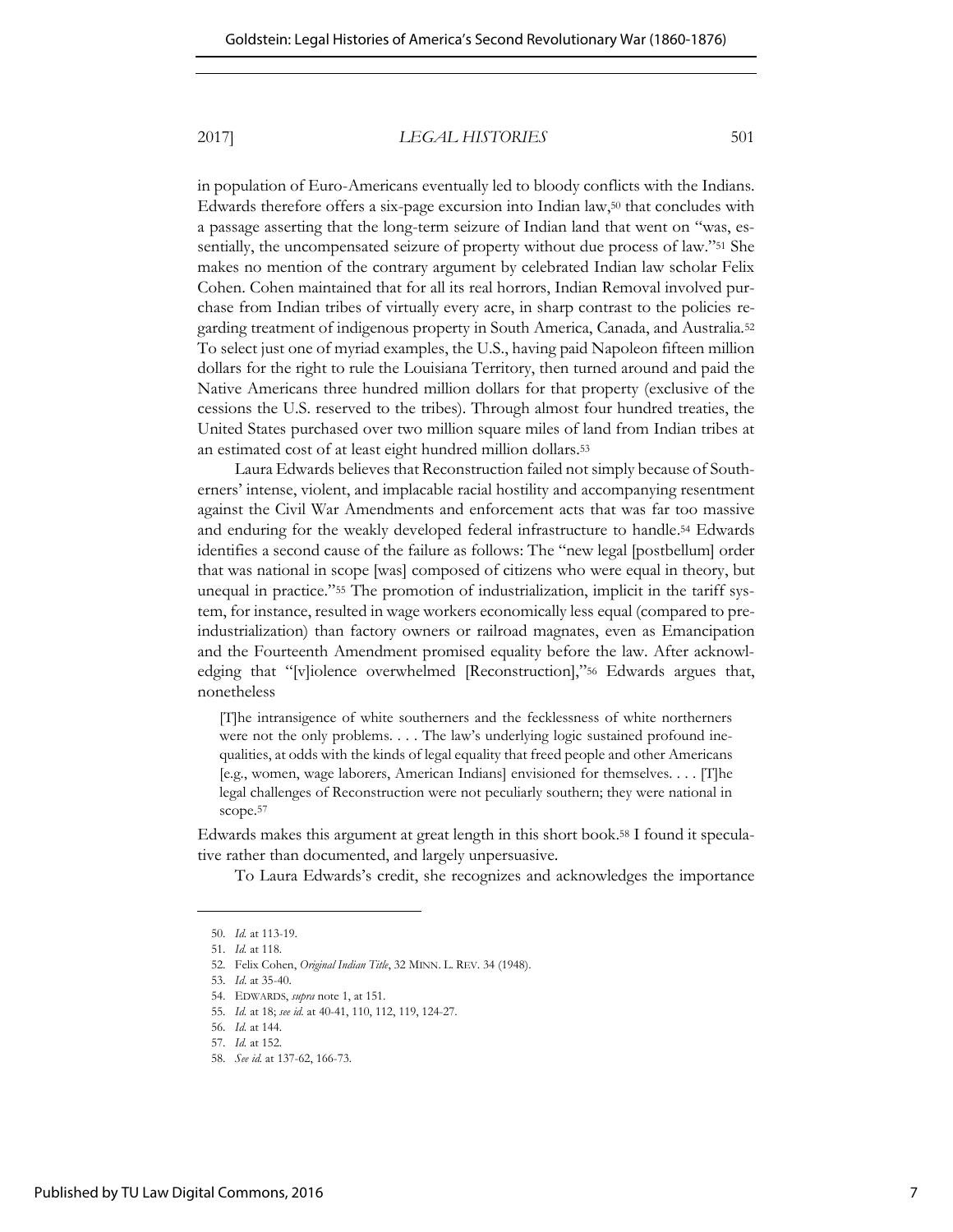of Pam Brandwein's powerful re-examination and recasting of the Supreme Court's role during the waning of Reconstruction.59 The Supreme Court under Chief Justice Waite was not the *bête noir* that many scholars have made it out to be. The country, in fact, lacked the political will to make Reconstruction stick.

Whereas the Edwards book often left me hungering for more details of legal history, William Blair's book, *With Malice Toward Some,* offers a sharp contrast.60 It is elegantly argued, superbly documented, thick with descriptive detail, and chock-full of information. Blair provides thorough discussion not only about the complexities of official government policies towards the complicated matters of treason and disloyalty as legal and political problems, but also about law-on-the-ground, as enforced and unenforced at the local level, and via collective community behavior that operated as custom with the force of law (e.g., the storming and destroying locally unpopular printing presses) during the Civil War.61 A review of the brevity required here cannot do justice to the degree of detail contained in *With Malice Toward Some*. Blair's book is an eye-opener.

The matter of treason and disloyalty was complicated because the U.S. was engaged in a civil war; the more the Union advanced, the more the Union government had to manage and cope with a fundamentally disloyal citizenry. The U.S. governmental infrastructure was not prepared for this, so the military ended up engaged in governance through martial law in much of the country.<sup>62</sup>

A glaring fact becomes clear by Chapter Two.63 What twentieth and twentyfirst century citizens have come to believe about the First Amendment freedoms of speech, press, and religion simply did not prevail during the Civil War. Speech and press, even speech during a religious service delivered as the sermon by professional clergy, that discouraged enlistment or defended slavery could and did lead to arrests, and lots of them. Popular sentiment strongly endorsed this reading of the First Amendment. My saying "even" professional clergy is misleading. In fact, during the Civil War, throughout the Union as well as in the conquered rebellious states, professional clergy and newspaper editors—the very folks that one would think had special First Amendment protection—were the ones targeted by officials for arrest.

My reading of Blair's book caused me to surmise that Justice Oliver Wendell Holmes, a veteran of the Civil War, may well have been influenced by having lived through this legal era while at an impressionable age. Justice Holmes' opinion in *Schenck v. U.S.* has always struck me as making mincemeat of the freedoms at stake, since Schenck went to prison for simply urging Americans to write Congress and claim the (World War I) draft law violated their rights protected by the Thirteenth Amendment.64 This book has convinced me that there is no doubt that Schenck would have been imprisoned for comparable speech (likening the draft to slavery) during the Civil War, likely without arousing much controversy. Times have changed.

<sup>59.</sup> BRANDWEIN, *supra* note 5, at 122-24.

<sup>60.</sup> *See* BLAIR, *supra* note 4.

<sup>61.</sup> *See id*.

<sup>62.</sup> *See*, *e.g.*, *id*. at 112. 63. *See*, *id.* at 36-65.

<sup>64. 249</sup> U.S. 47 (1919).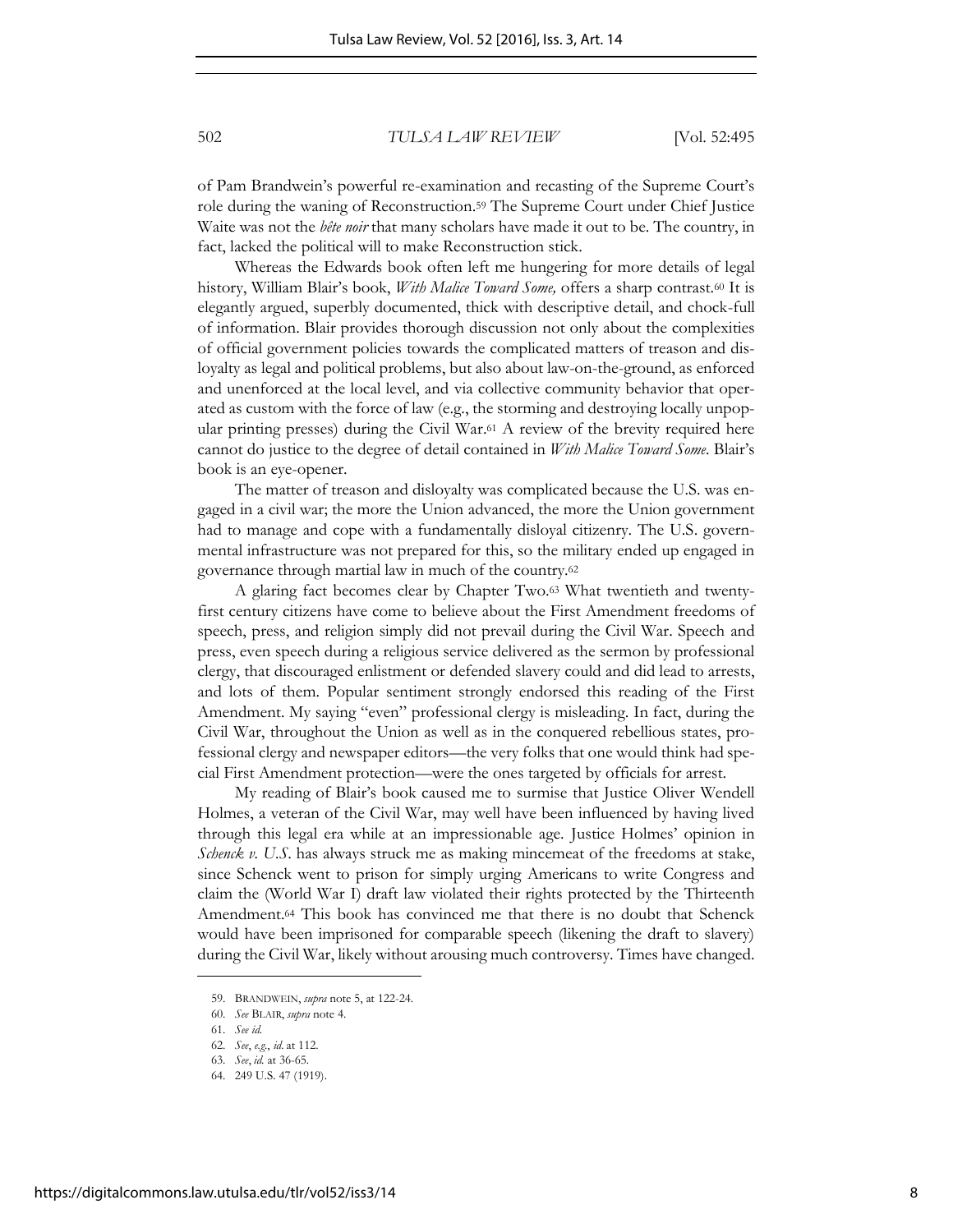To return to the Blair book, the system of arrests for disloyal activity and activity understood to undermine the Union's efforts to suppress the traitorous military uprising in the South, was carried out in large part by a complex array of federal officials hired and supervised by the military. This complex array of federal officials (often called "provost marshals") was supplemented by federal bureaucrats, their hirelings, and local civilian officials, themselves often pressed into action by aroused loyal citizens, who otherwise might resort to mob behavior.65 This system of combatting disloyalty extended to interdiction of the mails; capturing spies; suppressing newspapers; enforcing loyalty in the churches, editorial offices, and elsewhere by requiring loyalty oaths in order to hold a wide range of professional jobs; making political arrests; and stationing soldiers at polling places to help enforce loyalty oaths. The latter occasionally engaged in egregious excesses like closing the polls hours early.<sup>66</sup>

In the plentiful illustrative anecdotes that Blair provides, one can discern a pattern. While the enforcement system offered many reasons modern Americans might call it a police state, what saves the system from warranting that label is that (perhaps, because there simply were not enough jails and jailers to deal with the crowds), people who arrested for disloyalty were not held long—perhaps a month or two—and then would be released after taking a loyalty oath.67 Often the order to release them, or an order to restrain the behavior of soldiers monitoring polling places, came from the top—either Lincoln himself or Secretary of War Stanton.<sup>68</sup>

Blair's book contains a lot of interesting legal history. The book takes readers back over the course of pre-Civil War United States history to explain why no one was ever executed for treason against the U.S., except abolitionist John Brown (and he was executed by the state of Virginia, not the federal government).69 The U.S. Constitution, precisely to *prevent* anyone's punishment merely for traitorous speech, spells out that treason consists of an overt act of levying war against the U.S. or giving aid and comfort to its wartime enemies, and that there must be at least two witnesses to the overt act.70 The Constitution (Sixth Amendment) also requires that prosecution for any federal crime (treason included) take place in "the state and district wherein such crime shall have been committed."71 Federal officials were far from confident that the neighbors of Southern heroes like Jefferson Davis, Robert E. Lee, and Stonewall Jackson would convict them to be hung for treason after the war ended. So the cases were never prosecuted.<sup>72</sup>

As for activities short of "levying war" that helped the enemy—for instance: speaking in favor of the Confederacy or against enlistment in the Union army; smuggling food or other needed supplies to neighboring Southern states; and participating

<sup>65.</sup> *See*, *e.g.*, BLAIR, *supra* note 4, at 54, 100, 101, 119, 143-44, 180.

<sup>66.</sup> *Id*.

<sup>67.</sup> *See* BLAIR, *supra* note 4.

<sup>68.</sup> *Id*. at 54, 108.

<sup>69.</sup> *Id.* at 13.

<sup>70.</sup> U.S. CONST. art. III, § 3.

<sup>71.</sup> U.S. CONST. amend. IV.

<sup>72.</sup> BLAIR, *supra* note 4, at 240-41.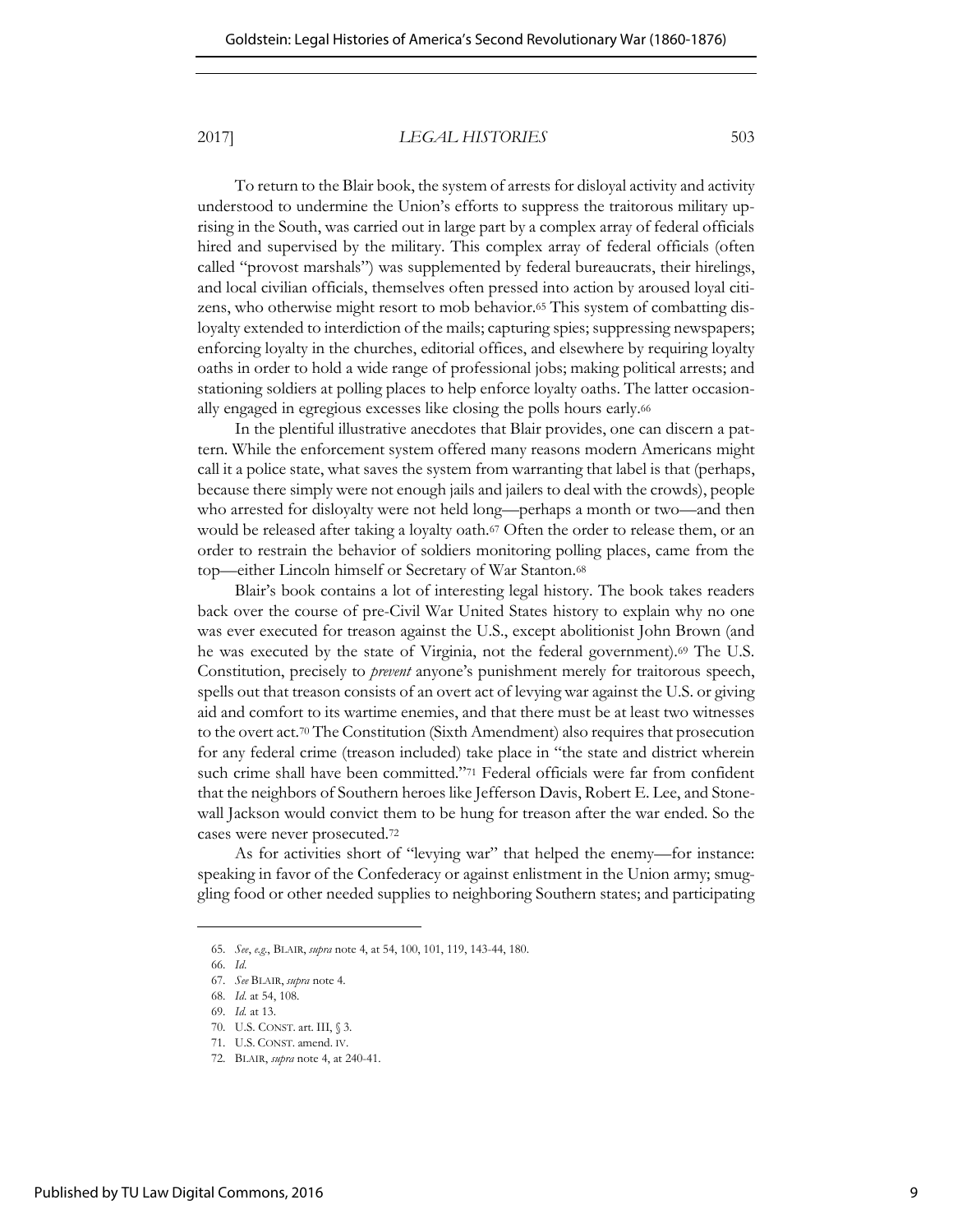in Copperhead gang-style attacks on telegraph lines or on railroad lines, as mentioned in Edwards's book—the U.S. actually lacked useful statutes.73 Below the crime of treason (which carried a statutory death penalty) there at first existed only the misdemeanor of "obstruction of [a federal] officer in the performance of his duty . . . ."<sup>74</sup> Under this law, a convicted murderer of a U.S. marshal, for instance, could receive "a maximum penalty of one year in jail and a fine of three hundred dollars."<sup>75</sup>

Congress soon addressed this lacuna, by adopting two Conspiracies Acts, one in 1861 and the other in 1862; both laws made punishable various ways of plotting against the government.76 While probably thousands of cases of disloyalty during the war were processed this way (one study of just southern Illinois located hundreds), the bulk of disloyalty cases were dealt with more summarily under martial law provisions, by just locking people up (usually for short periods) and confiscating contraband.<sup>77</sup>

Two important contributions from Blair's book include (1) a detailed description of the provost marshal system, the enforcement apparatus for the quasi-policestate conditions during the Civil War, and, (2) a detailed intellectual history of legal thinkers from the period, including professors, lower court judges who adjudicated the *Prize Cases*, members of Congress, and attorneys who, while working as counsel for the federal government on the Prize Cases, had to grapple with the conundrum posed by the waging of the Civil War.78 The problem was that the official Union position began by judging the fighting in the South to be an illegal insurrection.<sup>79</sup> To call it a "war," in order to justify what were in international law terms known to be acts of war, such as instituting blockades of ports and summarily confiscating contraband without trials, would seem to acknowledge the Confederacy's official position, that it was a sovereign state.80 If the Confederacy were indeed a sovereign state, it would have had the right to expel U.S. troops from Fort Sumter, and so forth, and the North would have no justification for war.<sup>81</sup>

This dilemma instigated the relevant legal thinkers to turn to treatises on international law, whether foreigners like Emmerich de Vattel, or scholars like Francis Lieber, who digested people like Vattel and Hugo Grotius for the domestic market.<sup>82</sup> International law had established that long-term insurrection could be treated as war; the powers of war turned insurrectionists (i.e., domestic criminals) into belligerents (military enemies).83 Once the war ended, the side that had put down the insurrection

<sup>73.</sup> *See* EDWARDS, *supra* note 1; BLAIR, *supra* note 4, at 16.

<sup>74.</sup> BLAIR, *supra* note 4, at 17.

<sup>75.</sup> *Id.* at 81.

<sup>76.</sup> *Id.* at 53.

<sup>77.</sup> *Id.*

<sup>78.</sup> *Id.* at 77; The Amy Warwick, 67 U.S. 635 (1863).

<sup>79.</sup> BLAIR, *supra* note 4, at 77.

<sup>80.</sup> *Id.* at 77-79.

<sup>81.</sup> *Id.* at 78.

<sup>82.</sup> *Id.* at 69-70; *see*, *e.g.*, EMMERICH DE VATTEL, THE LAW OF NATIONS (1758); FRANCIS LEIBER, NO PARTY NOW; BUT ALL FOR OUR COUNTRY (1863).

<sup>83.</sup> BLAIR, *supra* note 4, at 68.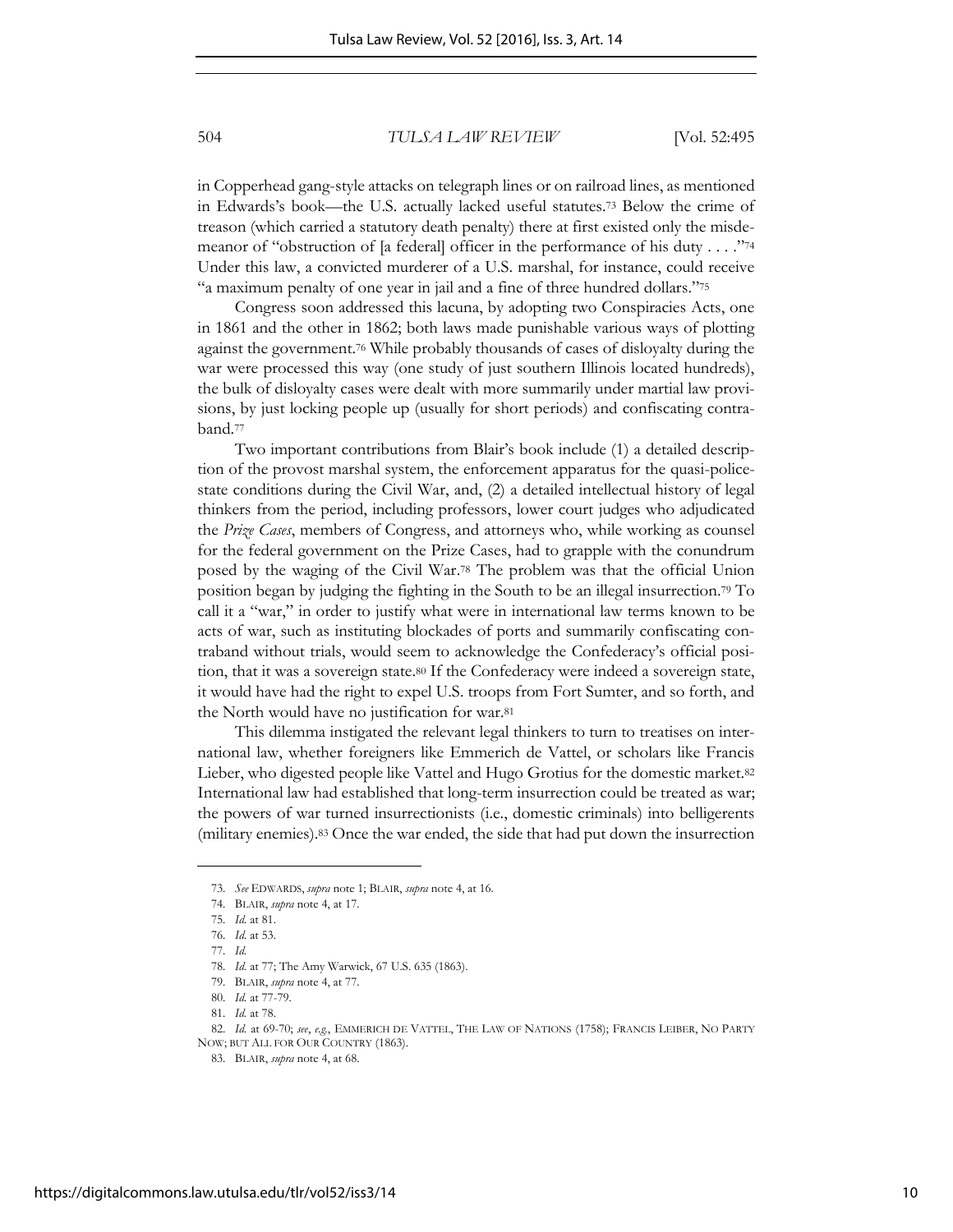could then return to domestic law and punish the appropriate leaders for treasonous behavior, at least in principle.84 This concept of insurrection-turned-war allowed for avoiding the massive bloodletting that could result from one side treating every single opposing combatant as literally committing treason by waging war against the government.<sup>85</sup> Both Lieber and William Whiting, "solicitor" in the War Department, had developed influential legal policies, derived from their study of international law, that guided the war (and are detailed in Blair's book).86 Even people like Congressman Samuel Shellabarger (GOP) in February of 1862 made the argument that the President, under the Constitution, has both a peace power and a war power.87 The latter is his power as Commander-in-Chief of the armed forces.88 But the nature of the President's war power comes from the law of nations.<sup>89</sup> Since the Constitution gives the power, it is not one held against the Constitution. Still, it is (per the law of nations) a plenary power to do what is necessary to preserve the nation and its form of government.<sup>90</sup>

The war power had domestic applications that are uncomfortable for us twentyfirst century Americans to confront. The security apparatus of the Civil War years included several layers, all of which made life difficult for anyone expressing the least opposition to the draft, the Union war effort, recruitment of black soldiers, or, after September of 1862, Emancipation. Blair describes how it all worked: starting with the Conscription Act of 1863, provost marshals were appointed for each Congressional district by military officials to supervise the draft and to find, arrest, and prevent desertion.91 Further, the provost marshals could hire assistants.92 They supervised the district with power to arrest people for interfering with the draft or recruitment through disloyal conduct or speech.93 Meanwhile, state and local governments also had officials involved in supervision and arrest.94 Moreover, other federal officials got in on the act: the State Department hired civilian detectives and U.S. Attorneys directed federal marshals to detain civilians.<sup>95</sup>

In the first two years of the war (1861-1862), marshals working for the military basically played a military police ("MP") role, disciplining soldiers for drunkenness, gambling, and so on, and investigating civilian complaints about soldiers.96 As early as August of 1861, however, General George B. McClellan ordered Colonel Andrew Porter (head of the provost marshal system) to use his men to surveil "all persons in

<sup>84.</sup> *Id.* at 67.

<sup>85.</sup> *Id.* 

<sup>86.</sup> *Id.* at 93, 96-97.

<sup>87.</sup> *Id.* at 87 (quoting Congressman Samuel Shellabarger, Delivered in the House of Representatives: The Habeas Corpus (May 12, 1862)).

<sup>88.</sup> U.S. CONST. art. II, § 2.

<sup>89.</sup> BLAIR, *supra* note 4, at 87.

<sup>90.</sup> *Id.* 

<sup>91.</sup> *Id.* at 102.

<sup>92.</sup> *Id.* at 102-107.

<sup>93.</sup> *Id.* 

<sup>94.</sup> BLAIR, *supra* note 4, at 103.

<sup>95.</sup> *Id.* at 102-103.

<sup>96.</sup> *Id.* at 103.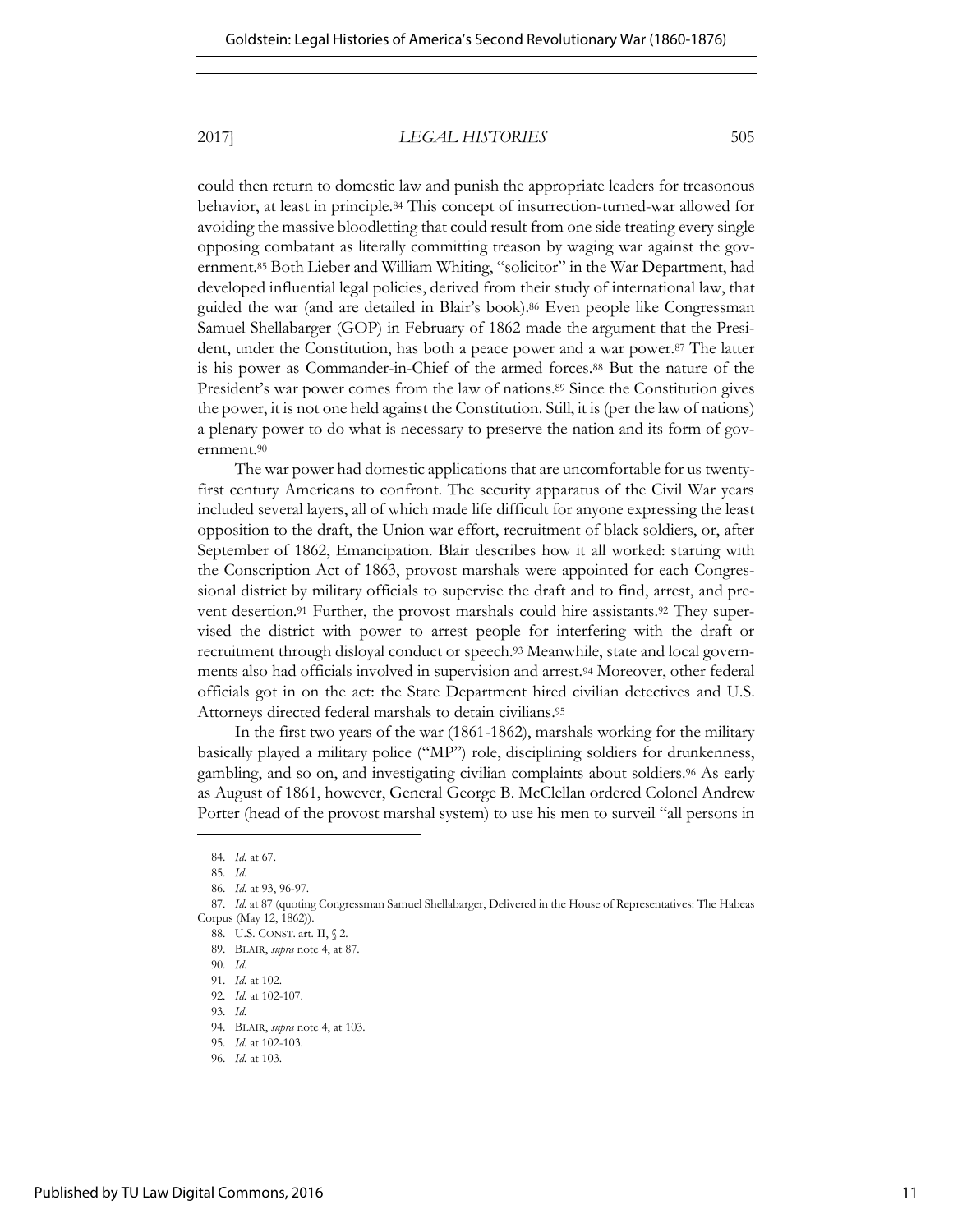this city [Baltimore?] who are disposed inimically to the government."97 Porter then screened the mail and used State Department detectives to monitor suspicious persons. In September, General McClellan carried out orders to arrest Maryland legislators, newspaper editors, and other public officials. To support this effort, General McClellan deployed detective Allen Pinkerton, local officials, and troops throughout Maryland.98 After this, the provost marshal system bifurcated, with one branch becoming MPs who also guarded roads, railroads, and telegraph lines against sabotage.<sup>99</sup> The other kind of provost marshal had civilian governance duties.100 They were appointed by military officials to govern communities during the war.101 In politically charged cities, like St. Louis or Baltimore, they made lots of arrests, but also regulated daily life by issuing travel passes, restricting mail, supervising prisoners, administering loyalty oaths, and authorizing commerce and trade.<sup>102</sup>

One critical time for the development of this security apparatus was late summer of 1862. Secretary Stanton appointed an internal security commissioner, Simon Draper to coordinate efforts to prevent desertion and encourage recruitment by engaging the Union's state governors, local police, and state officials.103 Stanton then empowered all U.S. marshals and police superintendents to imprison persons who may have, by speech or writing, discouraged enlistment or acted disloyally in any other way.<sup>104</sup> On top of all this, the military had control of large parts of the country via martial law.105 With all these overlapping jurisdictions, persons even a little bit critical of the Lincoln administration had plenty to fear.<sup>106</sup>

The Blair volume details the deployment of this provost marshal system and Democratic complaints about abuses of this system and of an overbearing military that interfered with civilian liberties.107 The complaints grew in volume during the election of 1864. Blair's book also describes real reasons the government had to fear sabotage: Confederates sent agents to Canada who worked with Copperheads around the northwestern states to plot seizures of warships in the Great Lakes, rigging the gold market, burning boats on the Mississippi and hotels in New York City, raiding banks in St. Albans, Vermont, and seizing northern POW camps in an attempt to release Confederate prisoners who could join with the Sons of Liberty and affiliated Copperhead groups to start an insurrection in the North.108 In the end, Blair does not take a stand on whether the Union's running roughshod over civil liberties was justified in this situation or not. Still, the book makes for a fascinating read.

<sup>97.</sup> *Id.* 

<sup>98.</sup> *Id.* at 103.

<sup>99.</sup> BLAIR, *supra* note 4, at 104.

<sup>100.</sup> *Id.* at 105.

<sup>101.</sup> *Id.* 

<sup>102.</sup> *Id.* 

<sup>103.</sup> *Id.* at 108. 104. BLAIR, *supra* note 4, at 108.

<sup>105.</sup> *Id.* at 112.

<sup>106.</sup> *Id.* at 108-127.

<sup>107.</sup> *Id.* at 108-127.

<sup>108.</sup> *Id*. at 211-212.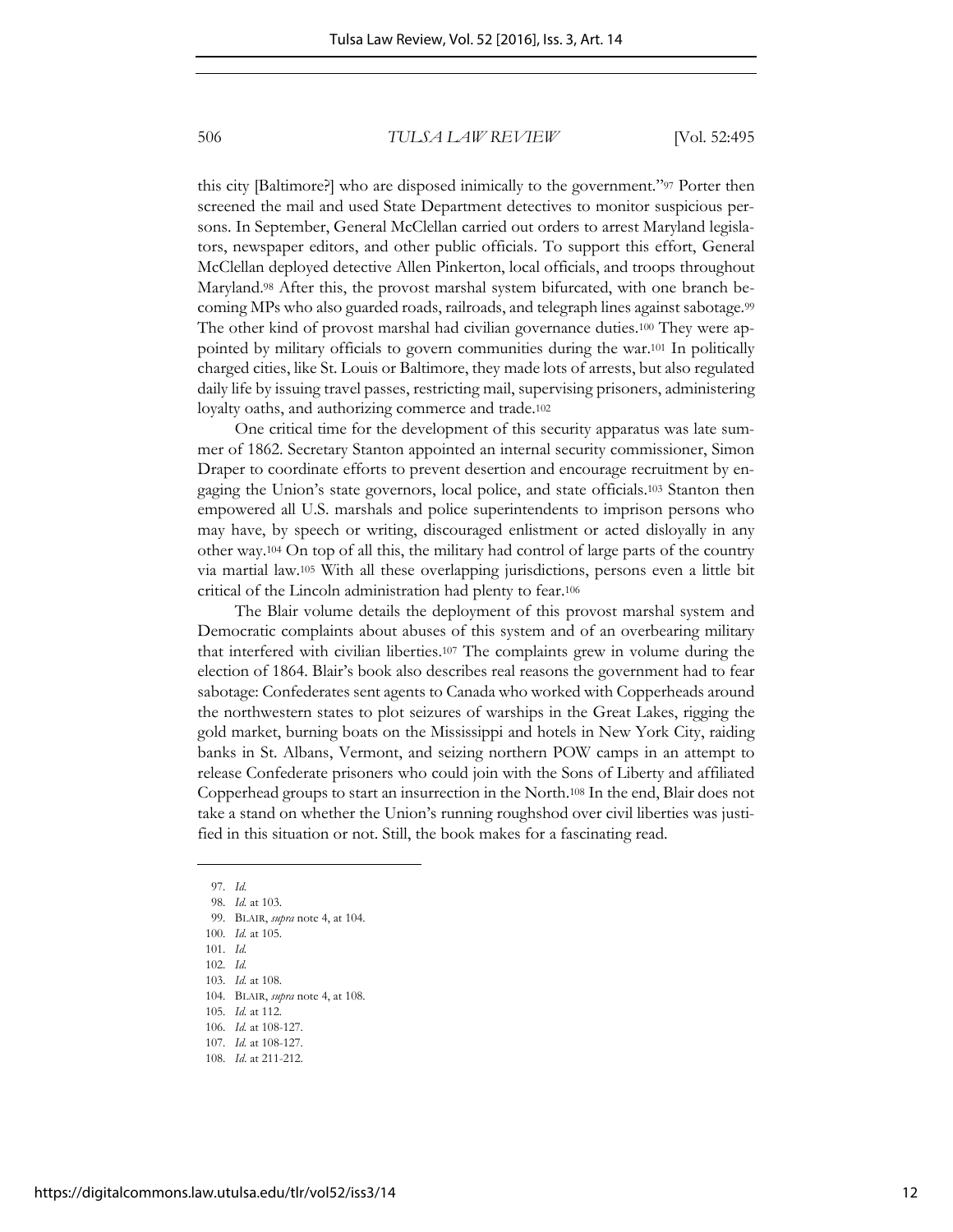Kurt Lash's book, *The Fourteenth Amendment and the Privileges and Immunities of American Citizenship* is essential reading for anyone who has ever wondered, "What was he thinking?" upon reading Justice Samuel F. Miller's opinion for the *Slaughter-House Cases*109 or the mutually contradictory speeches of John Bingham (author of much of the Fourteenth Amendment) from the *Congressional Globe*,110 or statements from various members of Congress in the *Congressional Globe* expressing mutually opposing views on the meaning of the Privileges or Immunities Clause.<sup>111</sup>

Many (including Edwards as to the first) believe that the clause, "No State shall make any law which shall abridge the privileges or immunities of citizens of the United States," (properly understood) referred to two bodies of rights: The first set is those protected by the 1866 Civil Rights Act (adopted into law over Andrew Johnson's veto on April 19, 1866), in turn derived from the circuit court opinion of Supreme Court Justice Bushrod Washington in *Corfield v. Coryell*.112 This list of rights, specified as equal for white and black citizens in 1866, included the right to "make and enforce contracts, to sue, be parties, and give evidence, to inherit, purchase, lease, sell, hold, and convey real and personal property," and to equality under the law and due process of law.113 The second body of rights is the group of the Bill of Rights protections listed in the First through Eighth Amendments, which had theretofore applied only to the federal government, as now restrictions on the state governments.

The U.S. Supreme Court, as constitutional law scholars will realize, agreed with neither of these positions. Rather, the Supreme Court turned the Privileges or Immunities Clause into a near nullity, first in the *Slaughter-House Cases* of 1873 (a mere five years after the Amendment became law) and more emphatically in *U.S. v. Cruikshank*.<sup>114</sup> In the Supreme Court's rendering, the clause secured against state abridgement only those protections that resulted from the citizen's relation to the federal government, such as the right to travel freely from one state to another (because of the federal power over commerce among the states), the Article 4, section 2 right to be free from discrimination on basic citizen rights based on out-of-state status when temporarily within one's non-home state, the right to take a federal case to federal court, and so forth. These rights were already secure from state abridgment under the Supremacy Clause; but, the last one listed reminds us why the Privileges or Immunities Clause was not (in the Court's reading) a total nullity. After all, the right to take a federal case to federal court is the right that had been denied to the purportedly free black, Dred Scott.115 All blacks in 1866 were now free and the first sentence of the Fourteenth Amendment repeated the Civil Rights Act's grant to them of national

<sup>109.</sup> KURT T. LASH, THE FOURTEENTH AMENDMENT AND THE PRIVILEGES AND IMMUNITIES OF AMERICAN CITIZENSHIP 252-265 (2014); *Slaughter-House*, 83 U.S. 36.

<sup>110.</sup> BLAIR, *supra* note 4, at 81-96.

<sup>111.</sup> *Id.* at 20-47; CONG. GLOBE, 39th Cong., 1st Sess. (1866).

<sup>112.</sup> U.S. CONST. amend. XIV, § 1; LAURA F. EDWARDS, A LEGAL HISTORY OF THE CIVIL WAR AND RECONSTRUCTION 105-106 (2015); Corfield v. Coryell, 6 F. Cas. 546 (C.C.E.D. Pa. 1823).

<sup>113.</sup> CIVIL RIGHTS ACT, CH. 31, 14 STAT. 27 (1866).

<sup>114.</sup> *Slaughter-House*, 83 U.S. 36; U.S. v. Cruikshank, 92 U.S. 542 (1875).

<sup>115.</sup> *See* Scott v. Sandford, 60 U.S. 393 (1857).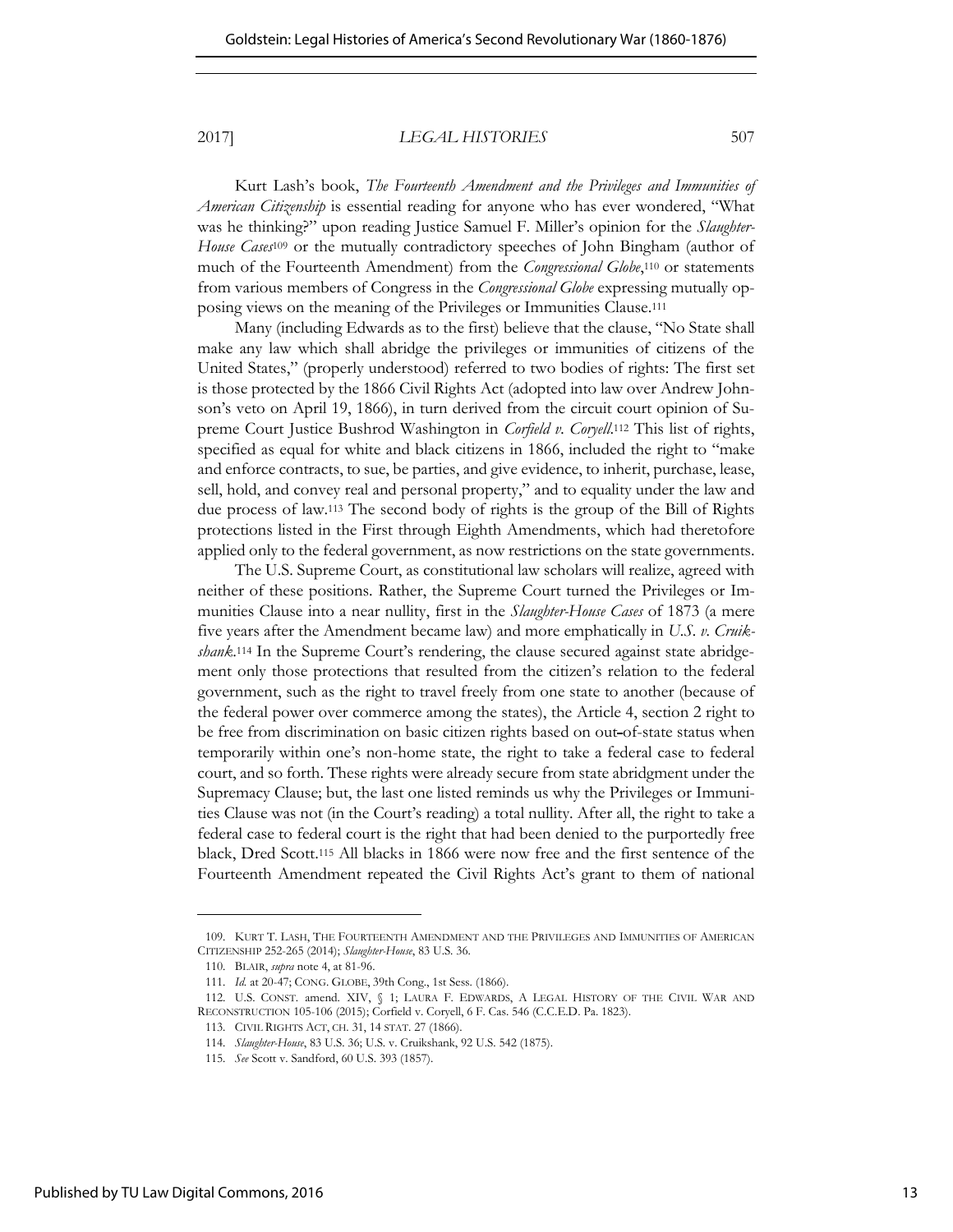citizenship and added "citizenship in the state in which they reside."<sup>116</sup> This Citizenship Clause, buttressed by the Supremacy Clause, would have already forbidden states to abridge these privileges of national citizenship. Stating this prohibition plainly, as a matter of emphasis, is how the Supreme Court of the 1870s seems to have read the Privileges or Immunities Clause. Although many have excoriated this minimizing interpretation of the clause, Lash's book argues that the 1873 reading is more right than wrong.<sup>117</sup>

Kurt Lash persuasively makes the case in this book that "Justice Miller was absolutely right" in the *Slaughterhouse Cases* in (1) distinguishing state citizen rights from federal citizen rights and (2) insisting that the Privileges or Immunities Clause of the Fourteenth Amendment added only the latter to restrict state governments.<sup>118</sup> Where Justice Miller went wrong, according to Lash, was in voting with the Court in *U.S. v. Cruikshank*, an 1876 decision where the Court threw out convictions of murderers of many blacks in the Colfax Massacre in New Orleans of 1873.<sup>119</sup> The Court there faulted the indictments in a number of respects.120 In the process, the Court plainly stated that private individuals could not violate Section One of the Fourteenth Amendment, which addressed state action, and perhaps state failure to act.121 By contrast, the *Cruikshank* majority of eight would allow (more properly drawn) indictments of private individuals for interfering with Fifteenth Amendment voting rights (despite the fact that the Fifteenth Amendment speaks of denial or abridgment of the right to vote "by the United States or by any State").<sup>122</sup>

The reasoning of *Cruikshank* that is of interest to Lash is the Court's plain statement that the First and Second Amendment rights (which Cruikshank was accused of violating) are rights that *do not* directly restrict state government; instead, they restrict directly only the federal government. Justice Miller, in *Slaughter-House*, said the First Amendment right of peaceable assembly is a right of national citizenship that restricts the states, but in *Cruikshank* he sided with the opinion that explained (and limited) this earlier point: The national citizenship right is a right to assemble in order to petition Congress or other aspect of the federal government.123 This federal government-related right may not be abridged by Congress or by the states (Supremacy Clause and Privileges or Immunities Clause). But, the national right is not a right to assemble for purpose of influencing state government or the state-level political process. Such rights are left to state constitutions for protection.

This legal arrangement had been plain since Justice John Marshall's *Barron v. Baltimore* decision in 1833.124 But, this is precisely the rule that Representative John

<sup>116.</sup> U.S. CONST. amend. XIV, § 1.

<sup>117.</sup> LASH, *supra* note 109, at 65

<sup>118.</sup> *Id.* at 258.

<sup>119.</sup> *Id.* at 264; *Cruikshank*, 92 U.S. 542.

<sup>120.</sup> *Cruikshank*, 92 U.S. 542.

<sup>121.</sup> *Id.*

<sup>122.</sup> *Id.*; *see* U.S. CONST. amend. XV, § 1.

<sup>123.</sup> *Slaughter-House*, 83 U.S. 36; *Cruikshank*, 92 U.S. at 542.

<sup>124.</sup> Barron v. Baltimore, 32 U.S. 243 (1833).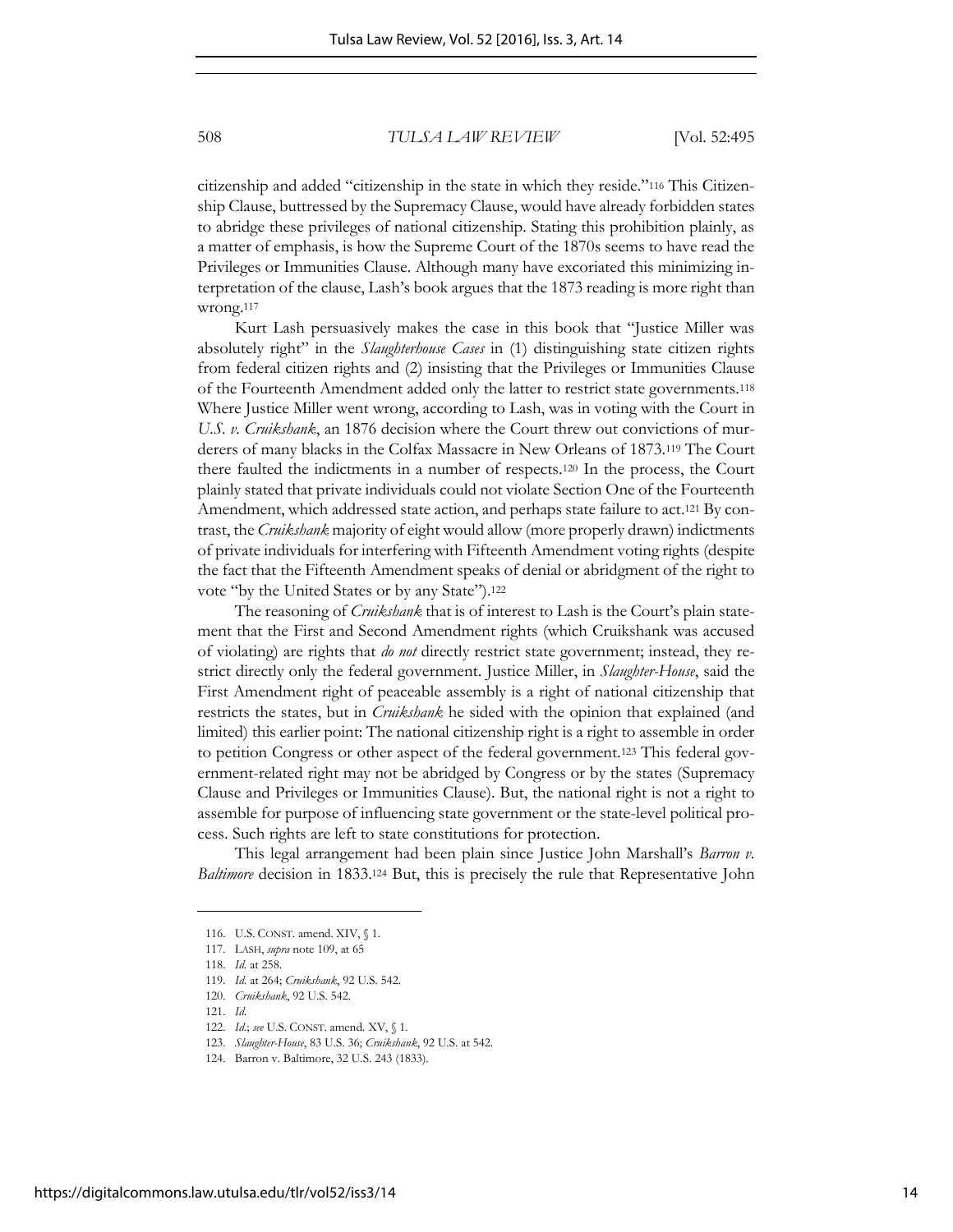Brigham and Senator Jacob Howard believed they were overturning with the adoption of the Privileges or Immunities Clause. It is the central argument of Lash's book—one convincingly made—that Representative Bingham's primary goal was to have the restrictions of the Bill of Rights contained in the First through Eighth Amendments apply as Congressionally enforceable restrictions on state governments, along with any other protections of individual rights specified explicitly or implicitly elsewhere in the Constitution.125 Representative Bingham was emphatically *not* trying to nationalize the rights enshrined in the Civil Rights Act of 1866, which he twice voted against, nor to nationalize the rights listed in *Corfield v. Coryell*.126 The latter list frightened him because of its open-ended quality and because it mentioned suffrage, albeit in guarded phrasing. Representative Bingham did not oppose equal protection of blacks' basic civil rights; rather, he favored equal protection for all persons, not just citizens, in these rights concerning property, contract, and their protection, and he said so in the Fourteenth Amendment's Equal Protection Clause.<sup>127</sup>

Lash's basic argument is that Senator Jacob Howard and Representative John Bingham meant for the Privileges or Immunities Clause to apply the Bill of Rights to state governments, and *not* to apply some unenumerated set of basic rights of the "citizens in the several states" to all the states equally.128 Lash also believes this was the "Original Meaning" of the clause.<sup>129</sup> He defines this term of art as "the likely original understanding of the text at the time of its adoption by competent speakers of the English language who were aware of the context in which the text was communicated for ratification."130 Lash further makes a strong case that attentive members of the House and Senate would have known what the Privileges or Immunities Clause meant. Outside of Congress, readers of Senator Howard's speech introducing the Amendment would have or should have grasped the point (although Senator Howard is a little murky on the role of the Comity Clause). *This speech was published in newspapers all over the land.* Beyond that, however, it is not clear to me that others amongst the adult public understood this Original Meaning. Lash is an honest enough scholar that he shows us many grounds for later misunderstanding; for instance, the early campaigners for Congressional office in 1866—if they were members of the Republican Party—mostly said, "We're for equal rights, and that's what this amendment does. It does not give the vote, but makes blacks equal before the law." Democratic Party campaigners accused the Fourteenth Amendment of moving toward the unpopular slippery slope that would give blacks the right to vote. By September 1866, race riots against peaceful meetings of blacks precipitated claims that the Fourteenth Amendment would protect First Amendment rights and Second Amendment (selfdefense) rights, but the public message was hardly crystal clear during the entire ratification period. Then, in January 1871, the Judiciary Committee in Congress, in ex-

<sup>125.</sup> LASH, *supra* note 109, at 158.

<sup>126.</sup> *Corfield*, 6 F. Cas. 546.

<sup>127.</sup> U.S. CONST. amend. XIV, § 1.

<sup>128.</sup> LASH, *supra* note 109, at 158.

<sup>129.</sup> *Id.* at 277.

<sup>130.</sup> *Id.* at xiv.